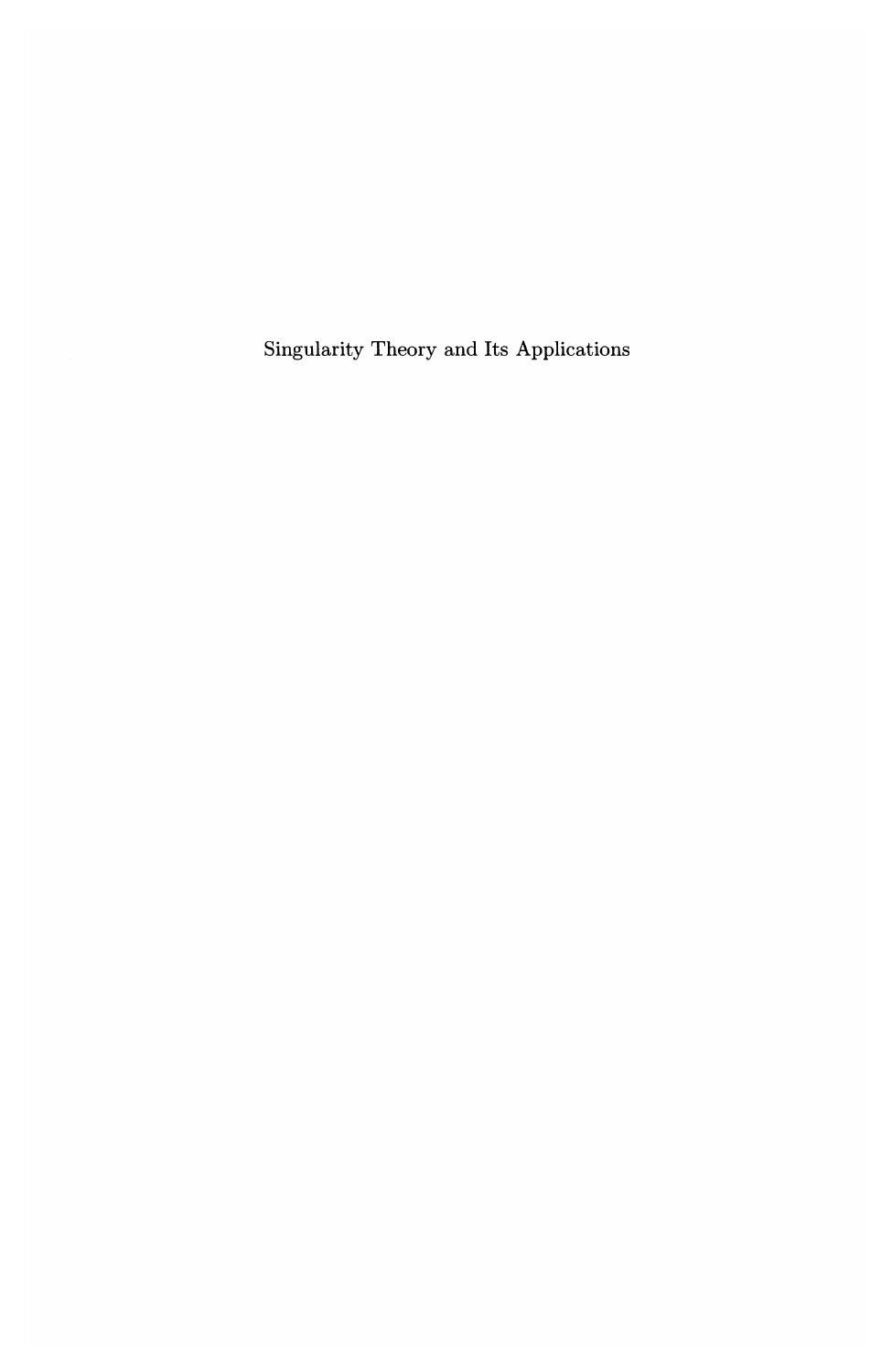## **ADVANCED STUDIES IN PURE MATHEMATICS 43**

Chief Editor: Toshitake Kohno (The University of Tokyo)

## **Singularity Theory and Its Applications**

Edited by

Shyuichi lzumiya (Hokkaido University) Goo Ishikawa (Hokkaido University) Hiroo Tokunaga (Tokyo Metropolitan University) lchiro Shimada (Hokkaido University) Takasi Sano (Hokkaigakuen University)

Mathematical Society of Japan